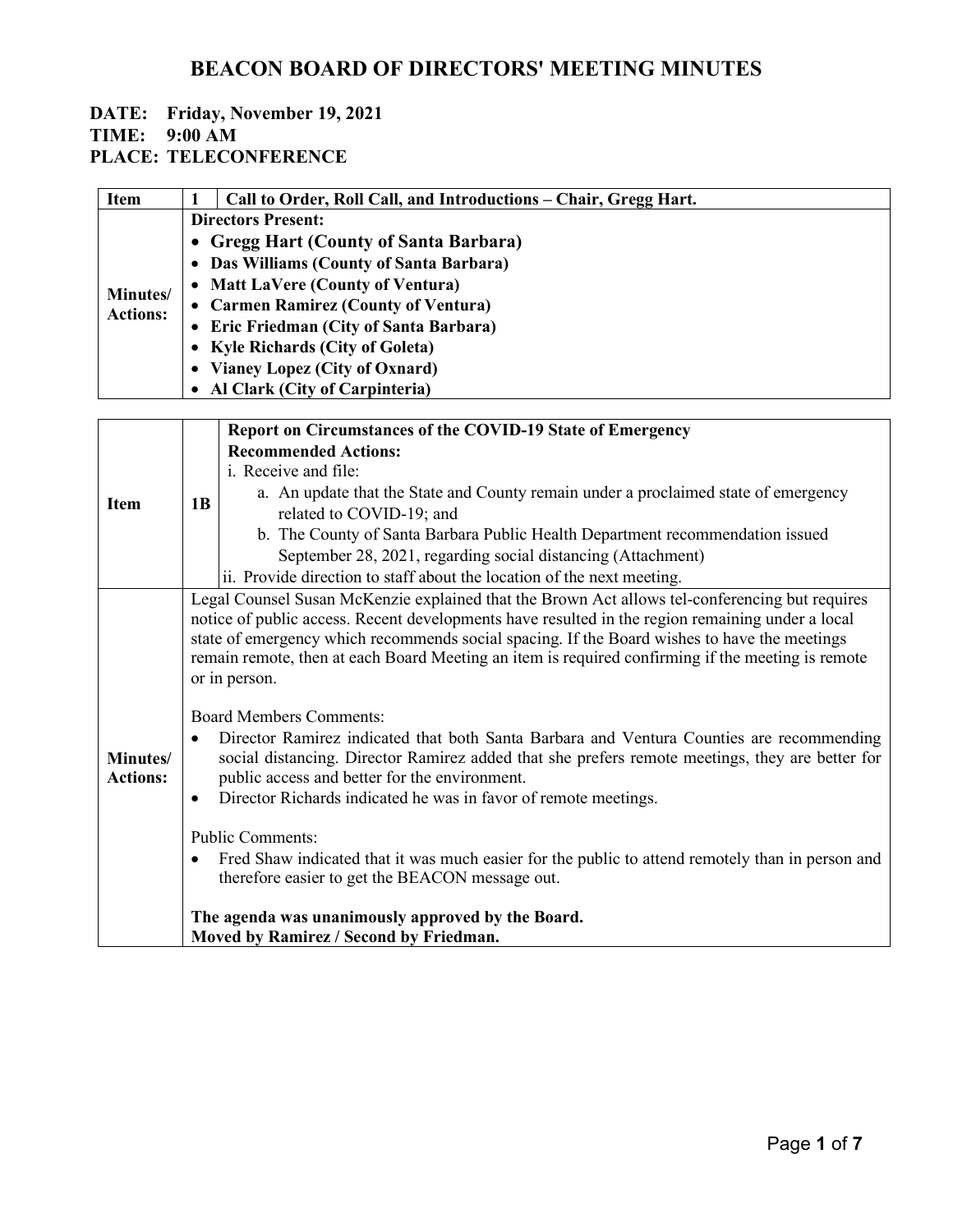| <b>Item</b>      | 1C                                   | Approval of Agenda and Filing of Certificate of Agenda Posting<br><b>Action: Approve and file.</b>                                    |  |
|------------------|--------------------------------------|---------------------------------------------------------------------------------------------------------------------------------------|--|
| <b>Minutes</b> / |                                      | The agenda was unanimously approved by the Board.                                                                                     |  |
| <b>Actions:</b>  |                                      | Moved by LaVere / Second by Friedman.                                                                                                 |  |
|                  |                                      |                                                                                                                                       |  |
| <b>Item</b>      | 1D.                                  | <b>Consideration and Approval of Minutes of the BEACON Meeting</b><br>held on September 17, 2021.<br><b>Action: Approve and file.</b> |  |
| Minutes/         |                                      | The Board approved unanimously the Recommended Action.                                                                                |  |
| <b>Actions:</b>  | Moved by Williams / Second by Clark. |                                                                                                                                       |  |
|                  |                                      |                                                                                                                                       |  |

| <b>Item</b>                         | <b>Public Comment and Other Matters not on the Agenda</b><br>Receive public comments. |
|-------------------------------------|---------------------------------------------------------------------------------------|
| <b>Minutes</b> /<br><b>Actions:</b> | There were no public comments on matters not on the agenda.                           |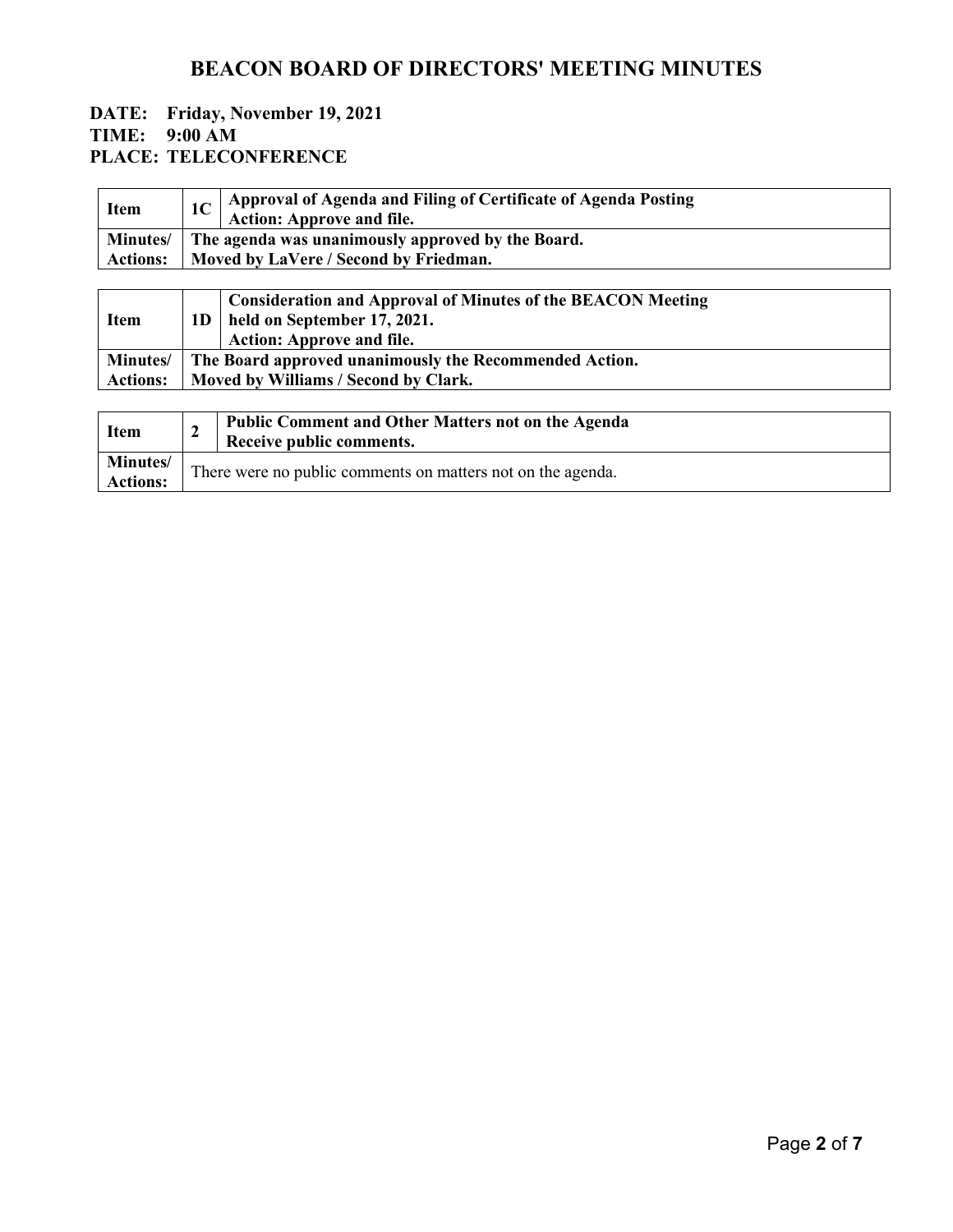|                 |                         | Presentations-                                                                                                                          |
|-----------------|-------------------------|-----------------------------------------------------------------------------------------------------------------------------------------|
|                 |                         | A. Report on the First Year Activities of the BEACON Science Advisory Committee                                                         |
| <b>Item</b>     | $\overline{\mathbf{3}}$ | (SAC)                                                                                                                                   |
|                 |                         | B. Report on the Beach Sustainability Assessment/Coast Access Grant Project                                                             |
|                 |                         | Executive Director Marc Beyeler introduced the two co-chairs of the SAC, Dr. Kiki Patch and Dr.                                         |
|                 |                         | Doug George. The SAC was established in 2019. It has been a major effort that has proved                                                |
|                 |                         | invaluable. Today two presentations will be made, one on the first-year activities by the SAC and                                       |
|                 |                         | the second reporting on related projects.                                                                                               |
|                 |                         | The first-year activities SAC presentation was made by Dr. Kiki Patch. The presentation will be                                         |
|                 |                         | posted to the BEACON Website. Below is a summary of the presentation:                                                                   |
|                 |                         | November 2020:                                                                                                                          |
|                 | $\bullet$               | SAC first assembled.                                                                                                                    |
|                 | ٠                       | SAC Bylaws adopted.                                                                                                                     |
|                 | ٠                       | SAC members approved by BEACON Board.                                                                                                   |
|                 | $\bullet$               | Agreement with California Sea Grant approved.                                                                                           |
|                 |                         | Initial Work:                                                                                                                           |
|                 | ٠                       | Two meetings in January 2021                                                                                                            |
|                 | ٠                       | Review of science goals in the Draft BEACON Strategic Plan.                                                                             |
| Minutes/        | $\bullet$               | Development of additions and elaborations to Draft BEACON Strategic Plan.<br>Development of SAC Agenda.                                 |
| <b>Actions:</b> |                         |                                                                                                                                         |
|                 |                         | Address Gaps between science and policy:                                                                                                |
|                 |                         | Communicated with BEACON Agency Staff Managers.                                                                                         |
|                 | $\bullet$               | Hosted a June 2021 Workshop with Agency Staff to discuss development of integrated science,<br>program, policy, funding and permitting. |
|                 | ٠                       | Preparation of a summary report of Workshop.                                                                                            |
|                 |                         |                                                                                                                                         |
|                 |                         | Development of ambitious SAC actions:                                                                                                   |
|                 | ٠                       | Develop initial research agenda.                                                                                                        |
|                 |                         | Develop 2-year implementation schedule.                                                                                                 |
|                 |                         | Coming actions:                                                                                                                         |
|                 |                         | December 2021, adopt research agenda.                                                                                                   |
|                 |                         | Set annual SAC meeting for year 2.                                                                                                      |
|                 |                         | Preliminary planning for managers-science summit.                                                                                       |
|                 |                         | Assess early implementation tasks and activities -                                                                                      |
|                 |                         | Conduct GAP analysis of required monitoring needs.<br>$\circ$                                                                           |
|                 |                         | Develop long-term required monitoring plan.<br>$\circ$                                                                                  |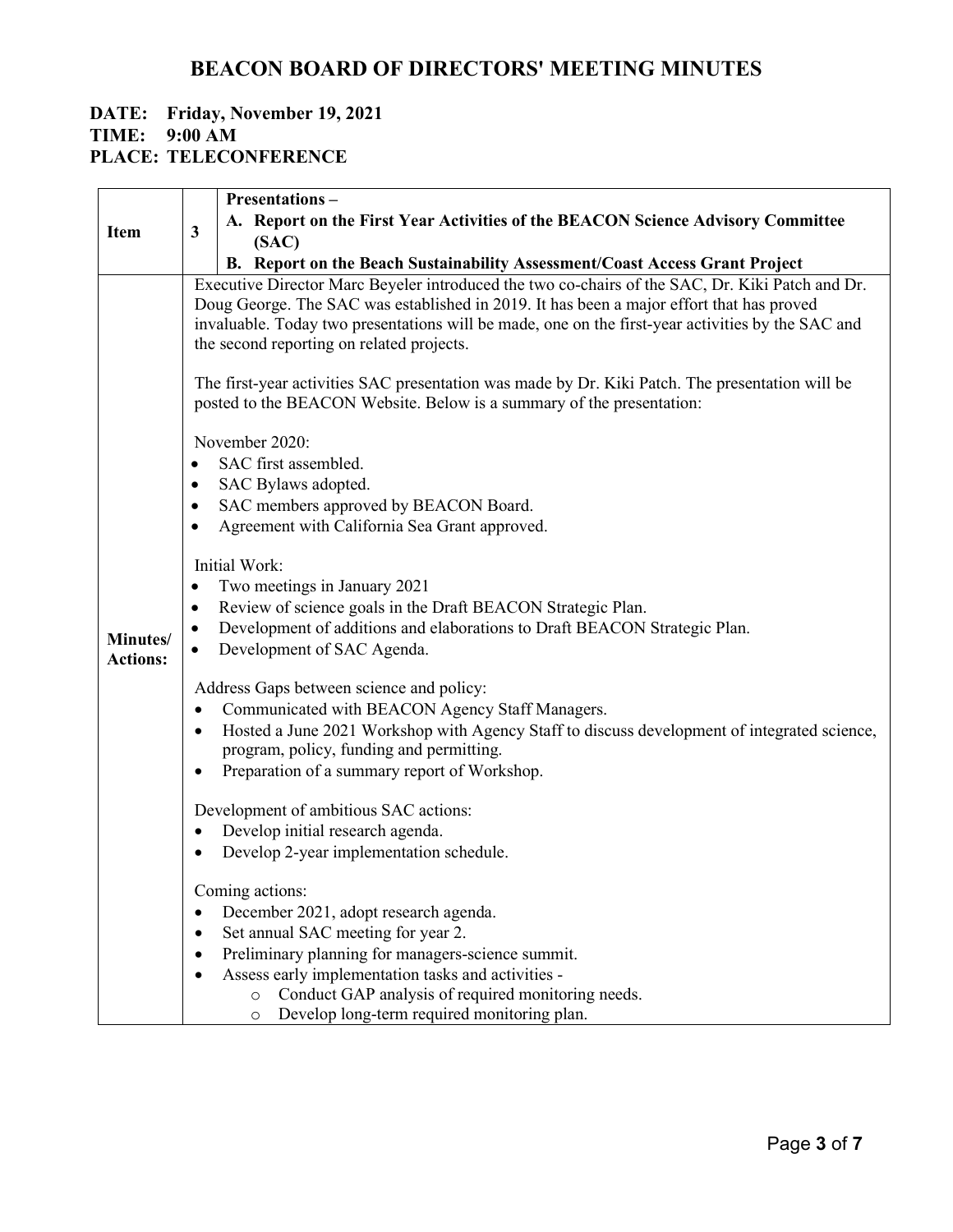| Minutes/<br><b>Actions:</b> | <b>Board Members Comments:</b><br>Chair Hart thanked the SAC and indicated the BEACON had secured the "Dream Team".<br>$\bullet$<br>Director Friedman thanked Dr. Patch and indicated he was excited to see this evolution and was<br>particularly pleased about the GAP analysis on monitoring efforts. Instead of individual<br>agencies doing monitoring, it was better for BEACON to oversee all monitoring. Director<br>Friedman asked if there had been any discussions with the Coastal Commission.<br>Ex Director Beyeler responded that Staff had communicated with the Coastal Staff. Regarding<br>$\bullet$<br>the monitoring, this would include physical (transects), ecological and economic. The goal is to<br>standardize the monitoring efforts in terms of protocols and frequency. Ex Director Beyeler<br>added that there were also grant opportunities to fund monitoring as well as to compiling of<br>existing monitoring data.<br>Dr. Patch added that the BEACON's approach is the pilot study for the State.<br>$\bullet$<br>Director Ramirez thanked Dr. Patch and Dr. George. She indicated that BEACON is doing<br>$\bullet$<br>great work. It is important to work regionally to avoid silos. She was also pleased to see that Dr.<br>Ravel was part of the SAC. Dr. Ravel was instrumental in working with the City of Oxnard in<br>their denial of a power plant project.<br>The second presentation was made by Dr. Patch and Dr. Lester and involves a Beach Sustainability<br>Assessment (BSA) as well as the Coastal Access Project. This is an example of how science can<br>help policy. The project includes community interface regarding beach access equity and SLR<br>issues. The presentation will be posted on the BEACON Website.<br><b>Board Member Comments:</b><br>Chair Hart indicated that is critical to communicate with the public for us to understand beach<br>access equity.<br>Ventura County – Aaron Engram indicated that Ventura County completed its own survey on<br>٠<br>beach erosion due to SLR. He asked is SLR will be added to the BSA surveys?<br>Dr. Patch indicated that SLR questions will be added to the surveys. Over the coming summer,<br>$\bullet$<br>1300 surveys will be completed from Oxnard up to Jalama Beach.<br><b>BOARD ACTION: The Board received the report.</b> |
|-----------------------------|------------------------------------------------------------------------------------------------------------------------------------------------------------------------------------------------------------------------------------------------------------------------------------------------------------------------------------------------------------------------------------------------------------------------------------------------------------------------------------------------------------------------------------------------------------------------------------------------------------------------------------------------------------------------------------------------------------------------------------------------------------------------------------------------------------------------------------------------------------------------------------------------------------------------------------------------------------------------------------------------------------------------------------------------------------------------------------------------------------------------------------------------------------------------------------------------------------------------------------------------------------------------------------------------------------------------------------------------------------------------------------------------------------------------------------------------------------------------------------------------------------------------------------------------------------------------------------------------------------------------------------------------------------------------------------------------------------------------------------------------------------------------------------------------------------------------------------------------------------------------------------------------------------------------------------------------------------------------------------------------------------------------------------------------------------------------------------------------------------------------------------------------------------------------------------------------------------------------------------------------------------------------------------------------------------------------------------------------------------|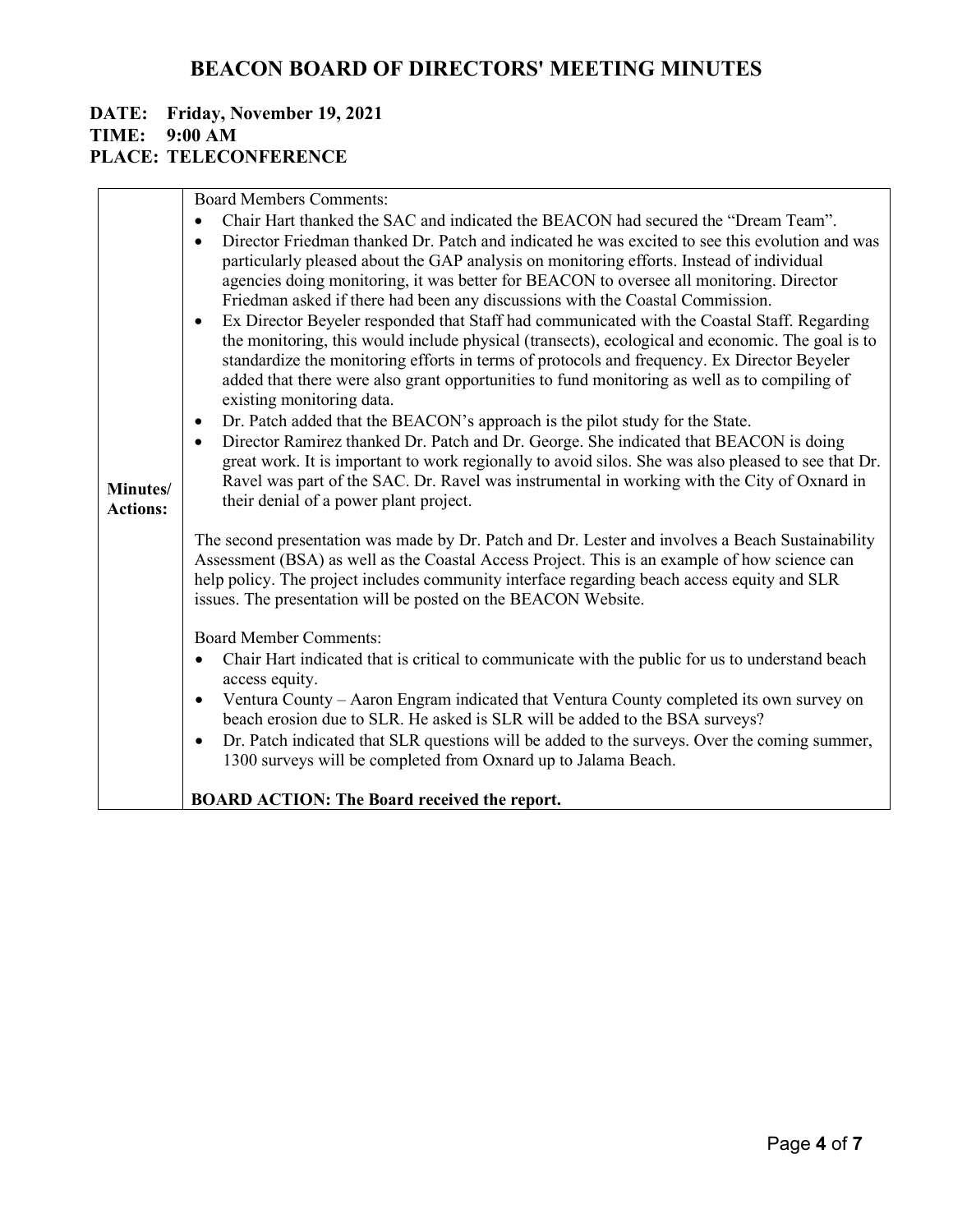# **DATE: Friday, November 19, 2021 TIME: 9:00 AM**

**PLACE: TELECONFERENCE**

|                 |                                                                                                     | <b>Santa Barbara County Debris Basin OPC Grant</b>                                                                                                                                                           |  |  |
|-----------------|-----------------------------------------------------------------------------------------------------|--------------------------------------------------------------------------------------------------------------------------------------------------------------------------------------------------------------|--|--|
|                 |                                                                                                     | <b>Recommended Actions:</b><br>i. Receive a report from Staff on the status of the Santa Barbara County Debris Basin                                                                                         |  |  |
|                 |                                                                                                     | <b>Ocean Protection Council (OPC) Grant Project.</b>                                                                                                                                                         |  |  |
| <b>Item</b>     | $\overline{\mathbf{4}}$                                                                             | ii. Approve and authorize the Chair to execute an Agreement with HDR Engineering                                                                                                                             |  |  |
|                 |                                                                                                     | Incorporated for the development of a Debris Basin Modification Best Practices                                                                                                                               |  |  |
|                 |                                                                                                     | Manual as part of the Santa Barbara County Debris Basin OPC Grant project for a                                                                                                                              |  |  |
|                 |                                                                                                     | total amount of \$30,000 with a term from December 1, 2021, to March 1, 2023.                                                                                                                                |  |  |
|                 |                                                                                                     | (Exhibit I).                                                                                                                                                                                                 |  |  |
|                 |                                                                                                     | Program Manager, Gerald Comati provided a presentation on the Santa Barbara County Debris Basin<br>Project.                                                                                                  |  |  |
|                 |                                                                                                     |                                                                                                                                                                                                              |  |  |
|                 |                                                                                                     | Key elements of the presentation include:                                                                                                                                                                    |  |  |
|                 |                                                                                                     | The Santa Barbara County Debris Basin Project began in 2017, when BEACON in collaboration with                                                                                                               |  |  |
|                 |                                                                                                     | the Santa Barbara County Flood Control District, secured funding from the Oceans Protection Counsel                                                                                                          |  |  |
|                 |                                                                                                     | (OPC) for the removal of two existing debris basins (at Rattlesnake and San Ysidro Creeks) in SB                                                                                                             |  |  |
|                 |                                                                                                     | County. By doing these projects sediment transport to the Coast would be less obstructed.                                                                                                                    |  |  |
|                 |                                                                                                     | In 2018, after the Montecito Debris Flow, the County elected not to remove existing debris basins but                                                                                                        |  |  |
|                 | instead allow them to be modified to allow the flow of sediment downstream. This grant scope change |                                                                                                                                                                                                              |  |  |
|                 |                                                                                                     | plus a replacement of the Rattlesnake Basin with the Cold Springs Basin, was approved by the OPC                                                                                                             |  |  |
|                 |                                                                                                     | in 2019.                                                                                                                                                                                                     |  |  |
|                 |                                                                                                     | In 2019 the SB County Flood Control District secured consultant services to develop the designs of<br>the two debris basin modification projects. The design is currently at the 35% stage and design review |  |  |
| Minutes/        |                                                                                                     | is ongoing with the National Marine Fisheries Services (NMFS).                                                                                                                                               |  |  |
| <b>Actions:</b> |                                                                                                     | The target delivery date for construction of the two debris basin modifications was for 2022. However,                                                                                                       |  |  |
|                 |                                                                                                     | due the inability to reach design consensus between the Flood Control District and NMFS, this<br>schedule may be delayed. BEACON staff is observing the progress and if necessary, a grant                   |  |  |
|                 |                                                                                                     | amendment request will be submitted to OPC in Spring 2022 in order to request an additional year.                                                                                                            |  |  |
|                 |                                                                                                     | One of the tasks required in the OPS grant is the development of a Best Practices Manual for the                                                                                                             |  |  |
|                 | preparation of debris basin modifications designs. For this work, Staff is recommending a contract  |                                                                                                                                                                                                              |  |  |
|                 |                                                                                                     | with HDR Inc. HDR is the firm the SB County Flood Control District is using for design of the debris<br>basin modifications, so they are the most qualified and familiar.                                    |  |  |
|                 |                                                                                                     | <b>Board Members Comments:</b>                                                                                                                                                                               |  |  |
|                 | $\bullet$                                                                                           | Director Friedman indicated he was very happy with this project. The Gobenador Debris Basin.                                                                                                                 |  |  |
|                 |                                                                                                     | the first basin modification project to allow sediment to flow downstream, was a huge success.                                                                                                               |  |  |
|                 | $\bullet$                                                                                           | Ventura County - Brian Brennan indicated that Ventura County also has many debris basins that<br>could be candidates for modification. The Ventura County Flood Control District is evaluating.              |  |  |
|                 |                                                                                                     | <b>BOARD ACTION: The Board unanimously approved the Recommended Actions.</b>                                                                                                                                 |  |  |
|                 |                                                                                                     | Moved by Friedman / Second by LaVere.                                                                                                                                                                        |  |  |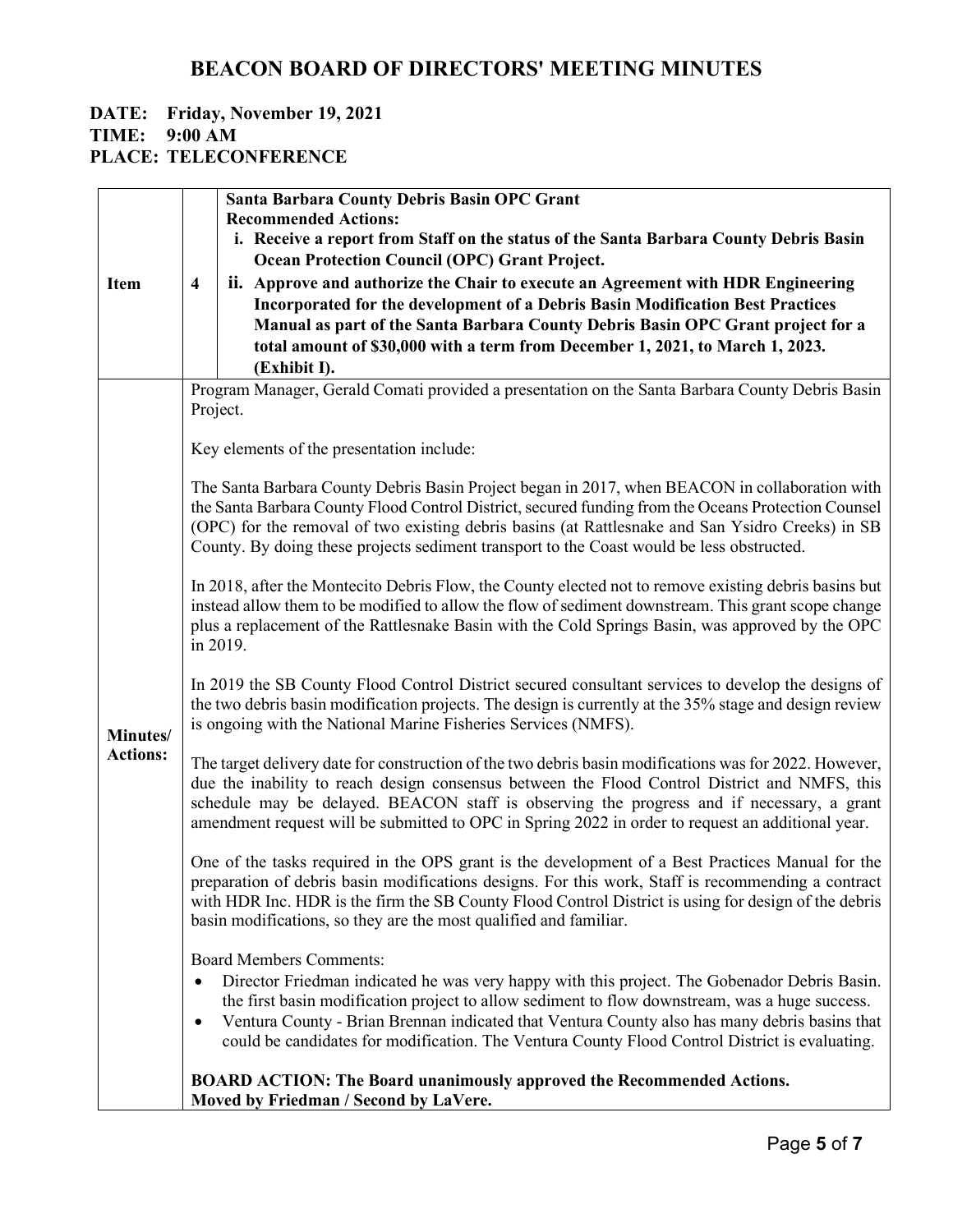| <b>Item</b>                        | 5A   BEACON Organization and Program - Board Members Reports.                                                                                                                                                   |
|------------------------------------|-----------------------------------------------------------------------------------------------------------------------------------------------------------------------------------------------------------------|
| <b>Minutes/</b><br><b>Actions:</b> | • Director Friedman indicated that he was re-appointed to CA League of Cities<br>Environmental Quality Policy Committee and to the Coastal Cities Group and will serve as<br>Chair of the Coastal Cities Group. |

| <b>Item</b>                 | 5B | <b>BEACON Organization and Program - Review and Adopt Board Meeting Schedule for</b><br>2022.                                                                                                                                                                       |
|-----------------------------|----|---------------------------------------------------------------------------------------------------------------------------------------------------------------------------------------------------------------------------------------------------------------------|
| Minutes/<br><b>Actions:</b> |    | Ex Director Beyeler presented the upcoming year (2022) Board Meeting schedule. The meetings<br>will continue remotely for now. There will also be two Executive Committee meetings.<br><b>BOARD ACTION: The Board unanimously approved the Recommended Actions.</b> |
|                             |    | Moved by Clark / Second by Ramirez.                                                                                                                                                                                                                                 |

|                 |                                                                                                   | <b>BEACON Organization and Program - Budget Actions and Financial Reports</b>                |  |
|-----------------|---------------------------------------------------------------------------------------------------|----------------------------------------------------------------------------------------------|--|
|                 |                                                                                                   | <b>Recommended Actions:</b>                                                                  |  |
| <b>Item</b>     | 5C                                                                                                | i. Adopt Budget Resolution No. 2021-4 ratifying the Adopted Budget for Fiscal Year           |  |
|                 |                                                                                                   | (FY) 2021-22 and delegating authority to the Auditor-Controller and Executive                |  |
|                 |                                                                                                   | Director to take described actions on the FY 2021-22 Adopted Budget (Exhibit I).             |  |
|                 | Ex Director Beyeler reported that the ACO and County Counsel staff spent a lot of time developing |                                                                                              |  |
|                 |                                                                                                   | a new budget format and structure for BEACON. In addition, BEACON had previously not adopted |  |
|                 | Budget Resolutions. This item recommends approval of a Budget Resolution for FY 2021-2022.        |                                                                                              |  |
|                 |                                                                                                   |                                                                                              |  |
| Minutes/        |                                                                                                   | Donna Gompert, ACO Accountant for BEACON, indicated that the new budget and the resolution   |  |
| <b>Actions:</b> |                                                                                                   | will prove very beneficial.                                                                  |  |
|                 |                                                                                                   | BOARD ACTION: The Board unanimously approved the Budget Actions and Financial                |  |
|                 | <b>Reports Recommended Actions.</b>                                                               |                                                                                              |  |
|                 |                                                                                                   | Moved by Ramirez / Second by Friedman.                                                       |  |